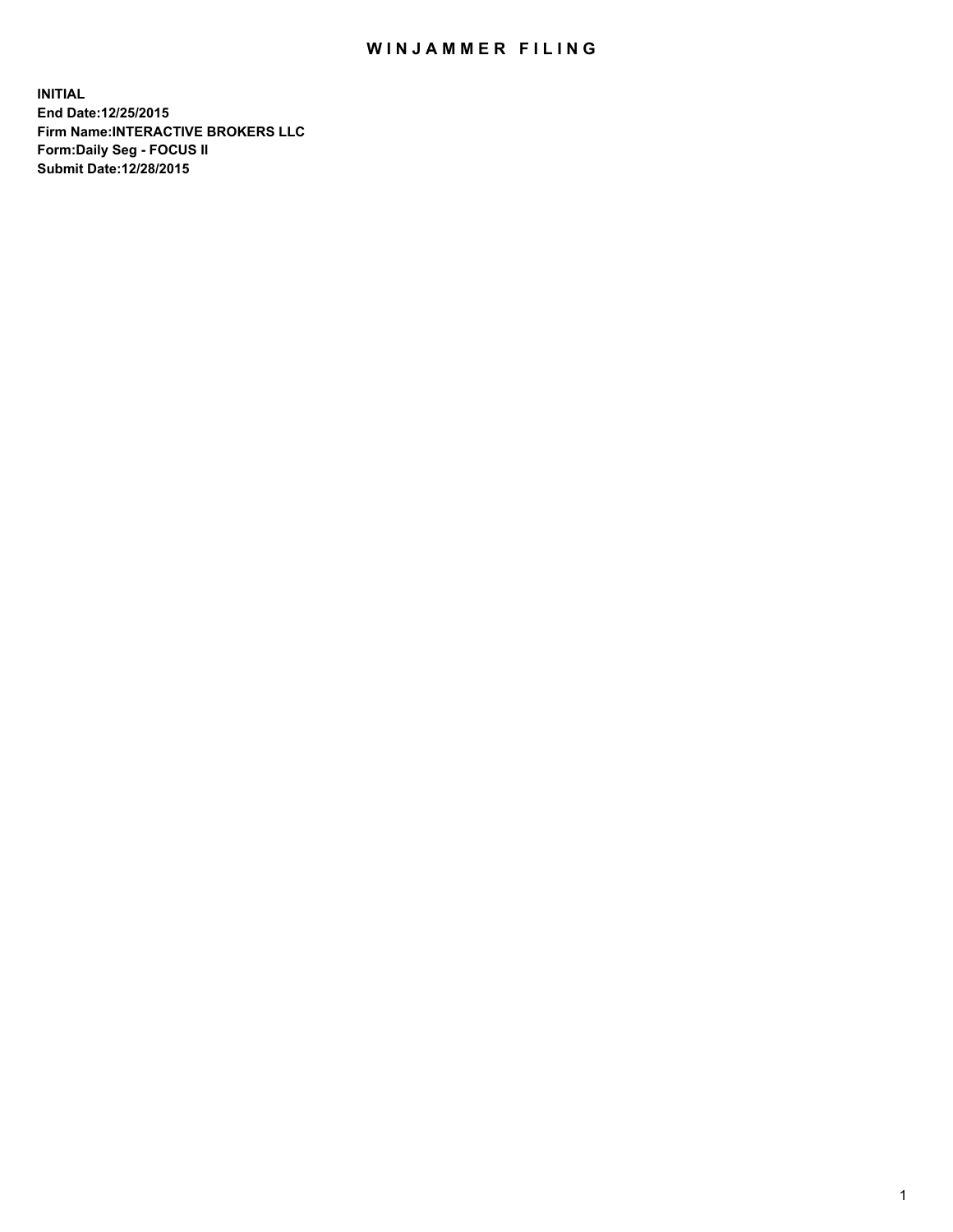## **INITIAL End Date:12/25/2015 Firm Name:INTERACTIVE BROKERS LLC Form:Daily Seg - FOCUS II Submit Date:12/28/2015 Daily Segregation - Cover Page**

| Name of Company<br><b>Contact Name</b><br><b>Contact Phone Number</b><br><b>Contact Email Address</b>                                                                                                                                                                                                                         | <b>INTERACTIVE BROKERS LLC</b><br><b>Alex Parker</b><br>203-618-7738<br>aparker@interactivebrokers.com |
|-------------------------------------------------------------------------------------------------------------------------------------------------------------------------------------------------------------------------------------------------------------------------------------------------------------------------------|--------------------------------------------------------------------------------------------------------|
| FCM's Customer Segregated Funds Residual Interest Target (choose one):<br>a. Minimum dollar amount: ; or<br>b. Minimum percentage of customer segregated funds required:% ; or<br>c. Dollar amount range between: and; or<br>d. Percentage range of customer segregated funds required between:% and%.                        | <u>0</u><br><u>155,000,000 245,000,000</u><br>00                                                       |
| FCM's Customer Secured Amount Funds Residual Interest Target (choose one):<br>a. Minimum dollar amount: ; or<br>b. Minimum percentage of customer secured funds required:% ; or<br>c. Dollar amount range between: and; or<br>d. Percentage range of customer secured funds required between: % and %.                        | $\overline{\mathbf{0}}$<br>80,000,000 120,000,000<br>00                                                |
| FCM's Cleared Swaps Customer Collateral Residual Interest Target (choose one):<br>a. Minimum dollar amount: ; or<br>b. Minimum percentage of cleared swaps customer collateral required:%; or<br>c. Dollar amount range between: and; or<br>d. Percentage range of cleared swaps customer collateral required between:% and%. | <u>0</u><br>0 <sub>0</sub><br><u>00</u>                                                                |

Attach supporting documents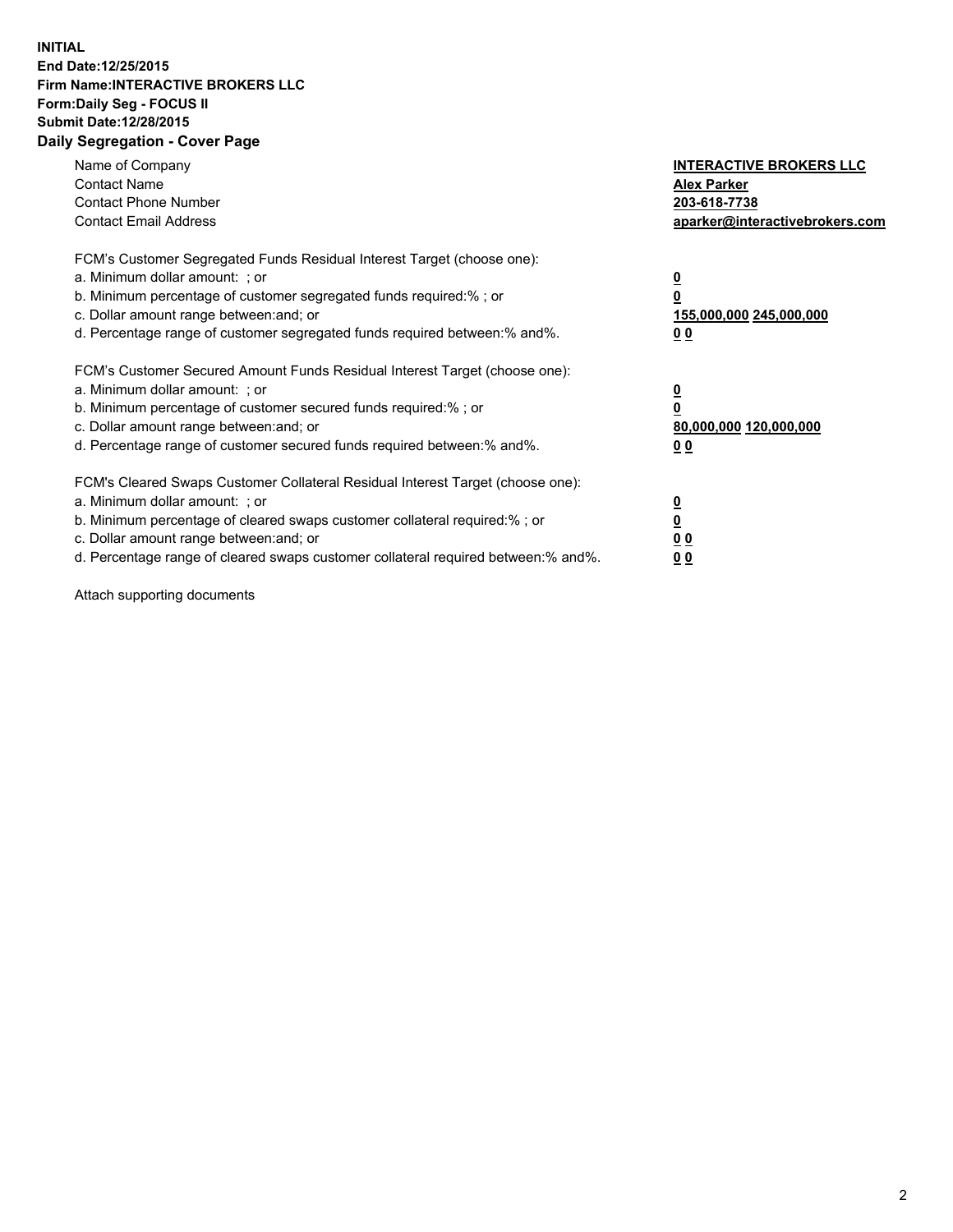## **INITIAL End Date:12/25/2015 Firm Name:INTERACTIVE BROKERS LLC Form:Daily Seg - FOCUS II Submit Date:12/28/2015 Daily Segregation - Secured Amounts**

|     | Daily Ocglegation - Occuled Amounts                                                                        |                                  |
|-----|------------------------------------------------------------------------------------------------------------|----------------------------------|
|     | Foreign Futures and Foreign Options Secured Amounts                                                        |                                  |
|     | Amount required to be set aside pursuant to law, rule or regulation of a foreign                           | $0$ [7305]                       |
|     | government or a rule of a self-regulatory organization authorized thereunder                               |                                  |
| 1.  | Net ledger balance - Foreign Futures and Foreign Option Trading - All Customers                            |                                  |
|     | A. Cash                                                                                                    | 336, 205, 378 [7315]             |
|     | B. Securities (at market)                                                                                  | $0$ [7317]                       |
| 2.  | Net unrealized profit (loss) in open futures contracts traded on a foreign board of trade                  | 5,397,293 [7325]                 |
| 3.  | Exchange traded options                                                                                    |                                  |
|     | a. Market value of open option contracts purchased on a foreign board of trade                             | 26,110 [7335]                    |
|     | b. Market value of open contracts granted (sold) on a foreign board of trade                               | $-16,316$ [7337]                 |
| 4.  | Net equity (deficit) (add lines 1.2. and 3.)                                                               | 341,612,465 [7345]               |
| 5.  | Account liquidating to a deficit and account with a debit balances - gross amount                          | 60,842 [7351]                    |
|     | Less: amount offset by customer owned securities                                                           | 0 [7352] 60,842 [7354]           |
| 6.  | Amount required to be set aside as the secured amount - Net Liquidating Equity                             | 341,673,307 [7355]               |
|     | Method (add lines 4 and 5)                                                                                 |                                  |
| 7.  | Greater of amount required to be set aside pursuant to foreign jurisdiction (above) or line                | 341,673,307 [7360]               |
|     | 6.                                                                                                         |                                  |
|     | FUNDS DEPOSITED IN SEPARATE REGULATION 30.7 ACCOUNTS                                                       |                                  |
| 1.  | Cash in banks                                                                                              |                                  |
|     | A. Banks located in the United States                                                                      | 9,500,149 [7500]                 |
|     | B. Other banks qualified under Regulation 30.7                                                             | 0 [7520] 9,500,149 [7530]        |
| 2.  | Securities                                                                                                 |                                  |
|     | A. In safekeeping with banks located in the United States                                                  | 371,918,559 [7540]               |
|     | B. In safekeeping with other banks qualified under Regulation 30.7                                         | 0 [7560] 371,918,559 [7570]      |
| 3.  | Equities with registered futures commission merchants                                                      |                                  |
|     | A. Cash                                                                                                    | $0$ [7580]                       |
|     | <b>B.</b> Securities                                                                                       | $0$ [7590]                       |
|     | C. Unrealized gain (loss) on open futures contracts                                                        | $0$ [7600]                       |
|     | D. Value of long option contracts                                                                          | $0$ [7610]                       |
|     | E. Value of short option contracts                                                                         | 0 [7615] 0 [7620]                |
| 4.  | Amounts held by clearing organizations of foreign boards of trade                                          |                                  |
|     | A. Cash                                                                                                    | $0$ [7640]                       |
|     | <b>B.</b> Securities                                                                                       | $0$ [7650]                       |
|     | C. Amount due to (from) clearing organization - daily variation                                            | $0$ [7660]                       |
|     | D. Value of long option contracts                                                                          | $0$ [7670]                       |
|     | E. Value of short option contracts                                                                         | 0 [7675] 0 [7680]                |
| 5.  | Amounts held by members of foreign boards of trade                                                         |                                  |
|     | A. Cash                                                                                                    | 75,775,843 [7700]                |
|     | <b>B.</b> Securities                                                                                       | 0 [7710]                         |
|     | C. Unrealized gain (loss) on open futures contracts                                                        | 6,709,635 [7720]                 |
|     | D. Value of long option contracts                                                                          | 26,109 [7730]                    |
|     | E. Value of short option contracts                                                                         | -16,316 [7735] 82,495,271 [7740] |
| 6.  | Amounts with other depositories designated by a foreign board of trade                                     | 0 [7760]                         |
| 7.  | Segregated funds on hand                                                                                   | $0$ [7765]                       |
| 8.  | Total funds in separate section 30.7 accounts                                                              | 463,913,979 [7770]               |
| 9.  | Excess (deficiency) Set Aside for Secured Amount (subtract line 7 Secured Statement<br>Page 1 from Line 8) | 122,240,672 [7380]               |
| 10. | Management Target Amount for Excess funds in separate section 30.7 accounts                                | 80,000,000 [7780]                |
| 11. | Excess (deficiency) funds in separate 30.7 accounts over (under) Management Target                         | 42,240,672 [7785]                |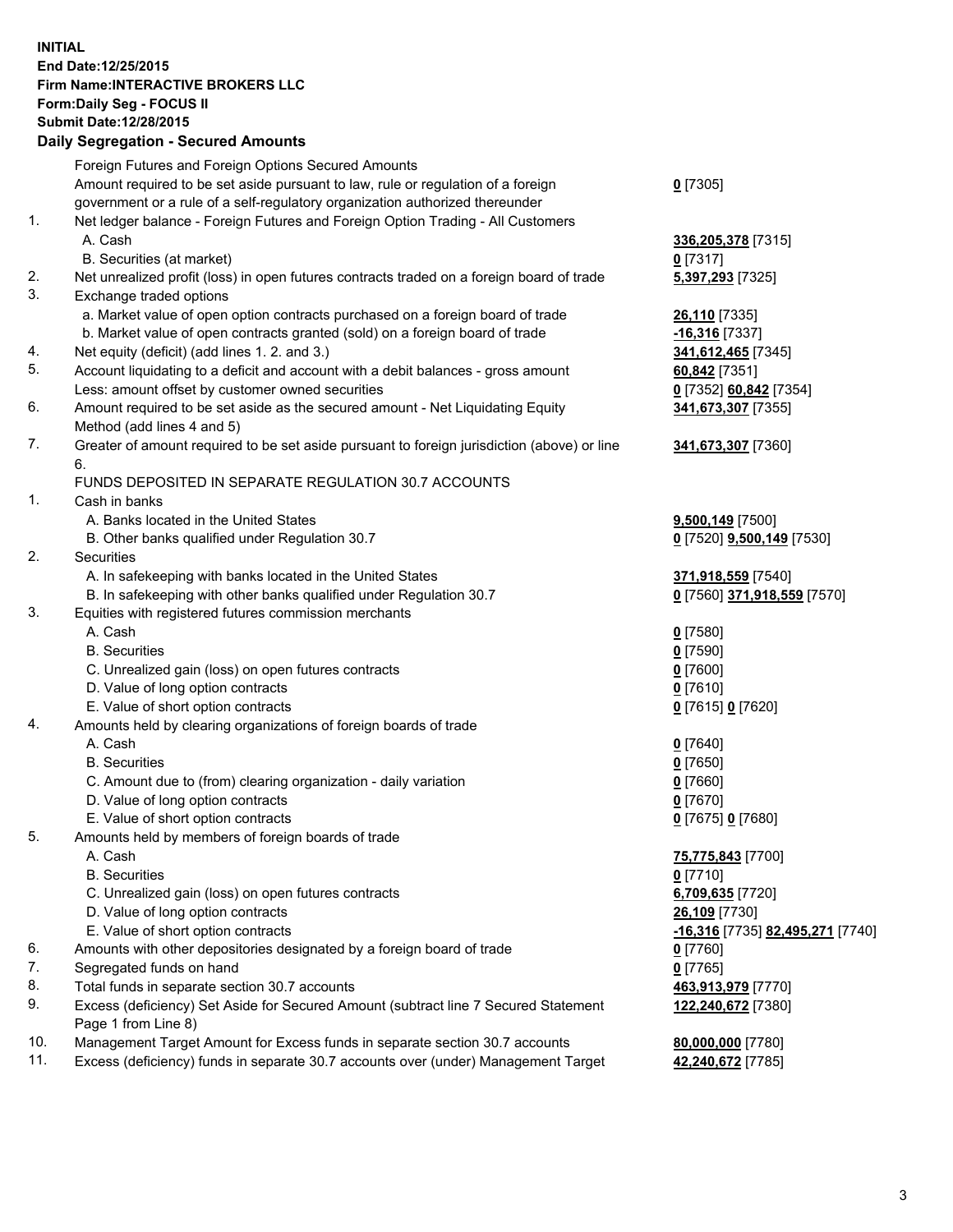**INITIAL End Date:12/25/2015 Firm Name:INTERACTIVE BROKERS LLC Form:Daily Seg - FOCUS II Submit Date:12/28/2015 Daily Segregation - Segregation Statement** SEGREGATION REQUIREMENTS(Section 4d(2) of the CEAct) 1. Net ledger balance A. Cash **2,628,903,791** [7010] B. Securities (at market) **0** [7020] 2. Net unrealized profit (loss) in open futures contracts traded on a contract market **-37,948,333** [7030] 3. Exchange traded options A. Add market value of open option contracts purchased on a contract market **54,345,013** [7032] B. Deduct market value of open option contracts granted (sold) on a contract market **-124,826,977** [7033] 4. Net equity (deficit) (add lines 1, 2 and 3) **2,520,473,494** [7040] 5. Accounts liquidating to a deficit and accounts with debit balances - gross amount **65,627** [7045] Less: amount offset by customer securities **0** [7047] **65,627** [7050] 6. Amount required to be segregated (add lines 4 and 5) **2,520,539,121** [7060] FUNDS IN SEGREGATED ACCOUNTS 7. Deposited in segregated funds bank accounts A. Cash **268,755,983** [7070] B. Securities representing investments of customers' funds (at market) **1,450,486,446** [7080] C. Securities held for particular customers or option customers in lieu of cash (at market) **0** [7090] 8. Margins on deposit with derivatives clearing organizations of contract markets A. Cash **32,817,136** [7100] B. Securities representing investments of customers' funds (at market) **1,051,903,058** [7110] C. Securities held for particular customers or option customers in lieu of cash (at market) **0** [7120] 9. Net settlement from (to) derivatives clearing organizations of contract markets **5,415,084** [7130] 10. Exchange traded options A. Value of open long option contracts **54,328,053** [7132] B. Value of open short option contracts **-124,810,035** [7133] 11. Net equities with other FCMs A. Net liquidating equity **0** [7140] B. Securities representing investments of customers' funds (at market) **0** [7160] C. Securities held for particular customers or option customers in lieu of cash (at market) **0** [7170] 12. Segregated funds on hand **0** [7150] 13. Total amount in segregation (add lines 7 through 12) **2,738,895,725** [7180] 14. Excess (deficiency) funds in segregation (subtract line 6 from line 13) **218,356,604** [7190] 15. Management Target Amount for Excess funds in segregation **155,000,000** [7194] **63,356,604** [7198]

16. Excess (deficiency) funds in segregation over (under) Management Target Amount Excess